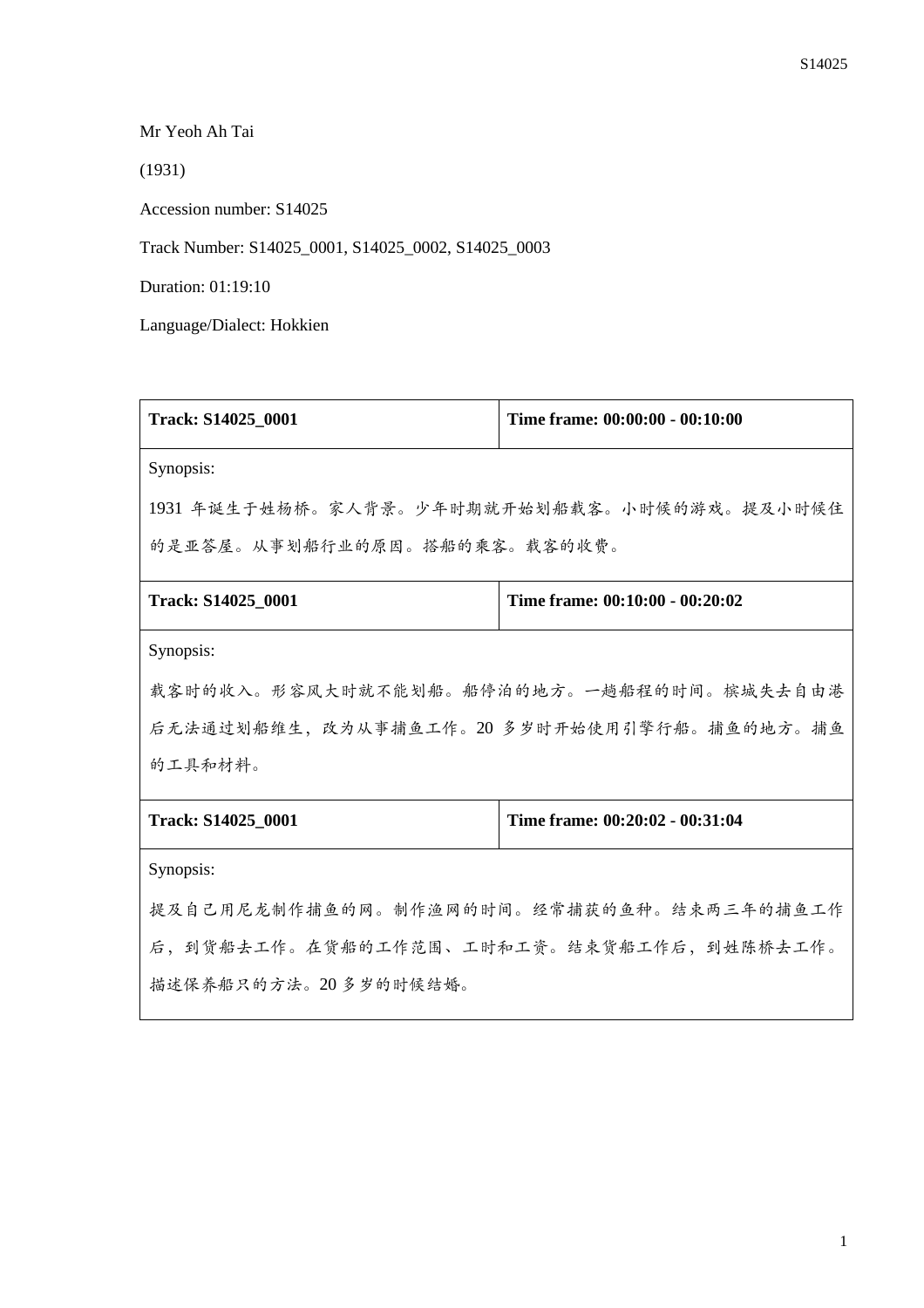| Track: S14025_0002                         | Time frame: 00:00:00 - 00:10:11          |  |
|--------------------------------------------|------------------------------------------|--|
| Synopsis:                                  |                                          |  |
| 形容结婚后有七个孩子,生活很困苦。家里养家禽的地方。到青草巷购买猪只回来饲养。喂   |                                          |  |
| 猪的饲料。提及小时候吃的冰球。提及货船所载的货的种类。                |                                          |  |
| Track: S14025_0002                         | Time frame: 00:00:00 - 00:20:18          |  |
| Synopsis:                                  |                                          |  |
| 提及印尼货船来到时,帮忙哥哥购买一些货物转售到别的地方。40 多岁时搬到对面去居住。 |                                          |  |
| 选择住在桥头的原因。神庙门口方向改变的原因。描述小时候没有自来水,需要用油桶去挑   |                                          |  |
| 水。                                         |                                          |  |
| Track: S14025 0002                         | Time frame: 00:20:18 - 00:31:04          |  |
| Synopsis:                                  |                                          |  |
|                                            | 当了神庙的坛主数十年。提及神庙内所特别供奉的狗的神像。当村长的职务。自由港时期走 |  |
| 私的物品。描述日军殖民时期的情景。逃难的地点。                    |                                          |  |
| Track: S14025_0003                         | Time frame:00:00:00 - 00:10:04           |  |
| Synopsis:                                  |                                          |  |
| 逃难回来乔治市时所看到的情景。描述日治时期的生活。形容日治时期执法严厉,治安良    |                                          |  |
| 好。为何认为英国统治比较好。住在姓杨桥的心情。                    |                                          |  |
| Track: S14025 0003                         | Time frame: 00:10:04 - 00:17:03          |  |
| Synopsis:                                  |                                          |  |
| 提及海上船只很多,天气恶劣的时候会担心船只撞向屋子。描述搬运火炭的工作。       |                                          |  |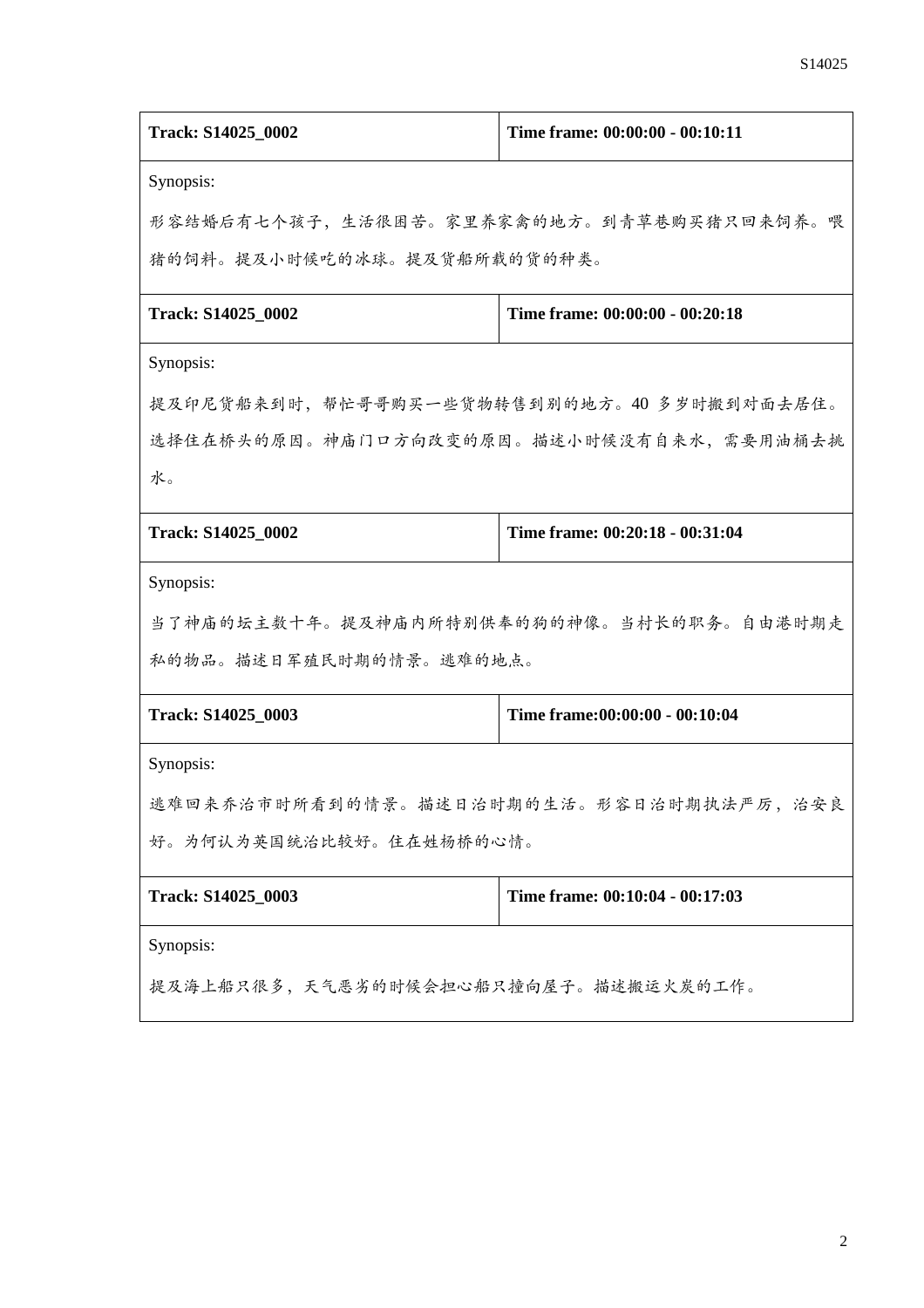Mr Yeoh Ah Tai

(1931)

Accession number: S14025

Track Number: S14025\_0001, S14025\_0002, S14025\_0003

Duration: 01:19:10

Language/Dialect: Hokkien

| <b>Track: S14025 0001</b> | Time frame: $00:00:00 - 00:10:00$ |
|---------------------------|-----------------------------------|
|                           |                                   |

Synopsis:

Born at Yeoh Jetty in 1931. Family background. Began to work as a boatman when he was a teenager. Childhood games. Mentioned *atap* house he lived in when he was young. The reason of working as a boatman. The boat passengers. The fare of a boat trip.

| <b>Track: S14025 0001</b> | Time frame: $00:10:00 - 00:20:02$ |
|---------------------------|-----------------------------------|
|                           |                                   |

Synopsis:

His income as a boatman. Could not row when there was strong wind. The place to park his boat. Duration of a boat trip. Could not survive as a boatman when Penang lost its free port status, thus he worked as a fisherman. Began to put engine on the boat when he was 20 over years old. Areas to fish. Fishing tools and materials.

| Track: S14025 0001 |  |
|--------------------|--|
|--------------------|--|

**Track: S14025\_0001 Time frame: 00:20:02 - 00:31:04**

Synopsis:

Mentioned about making his own fishing net using nylon. Time required to make a fishing net. Types of fish he usually caught. Quit fishing after two to three years, then worked on a cargo ship. Job scopes, duration and wages for the job on cargo ship. Worked at Tan Jetty after quitting the job on cargo ship. Described about boat maintenance. Got married in his 20s.